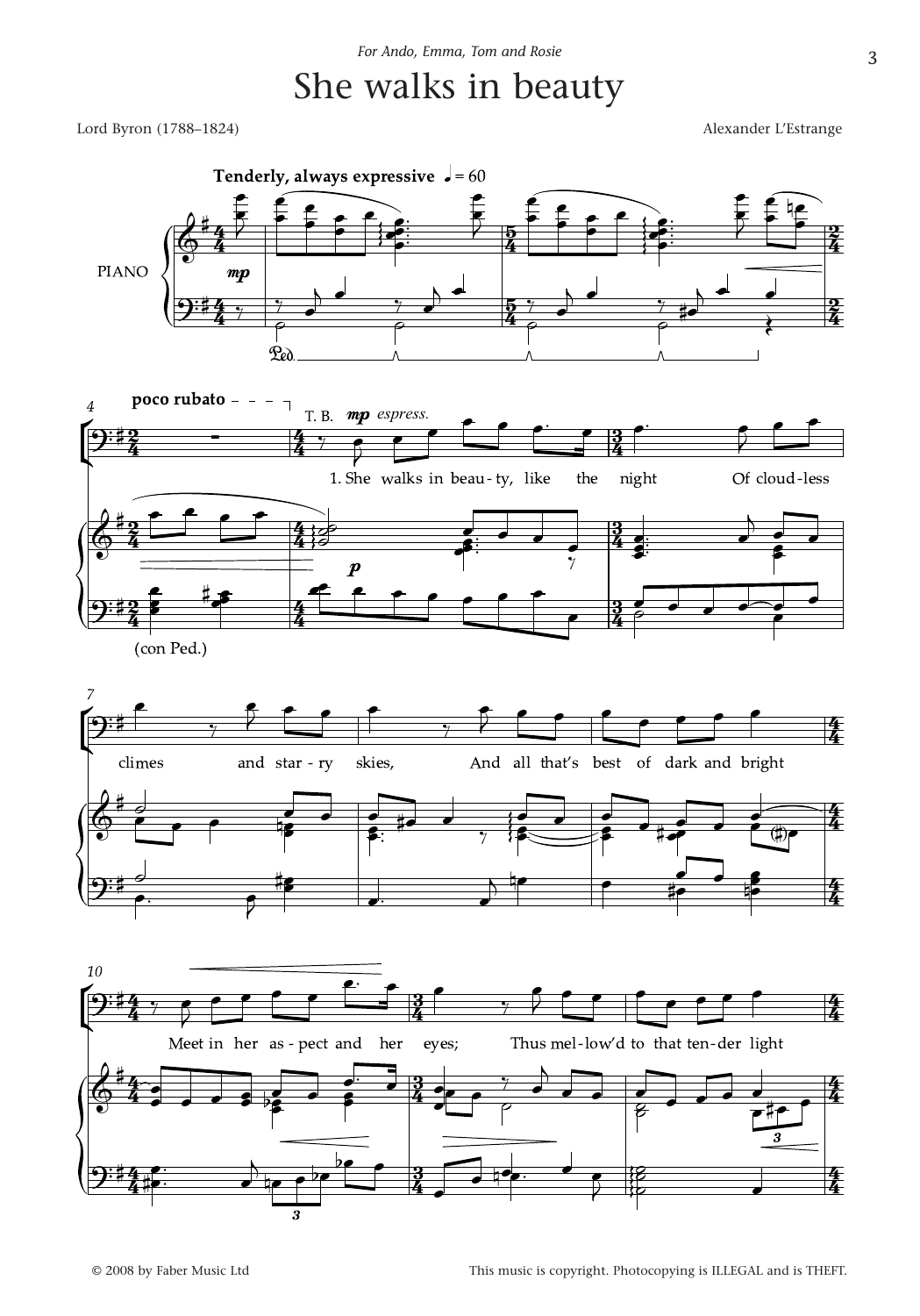## Love's philosophy

Percy Bysshe Shelley (1792–1822) Alexander L'Estrange